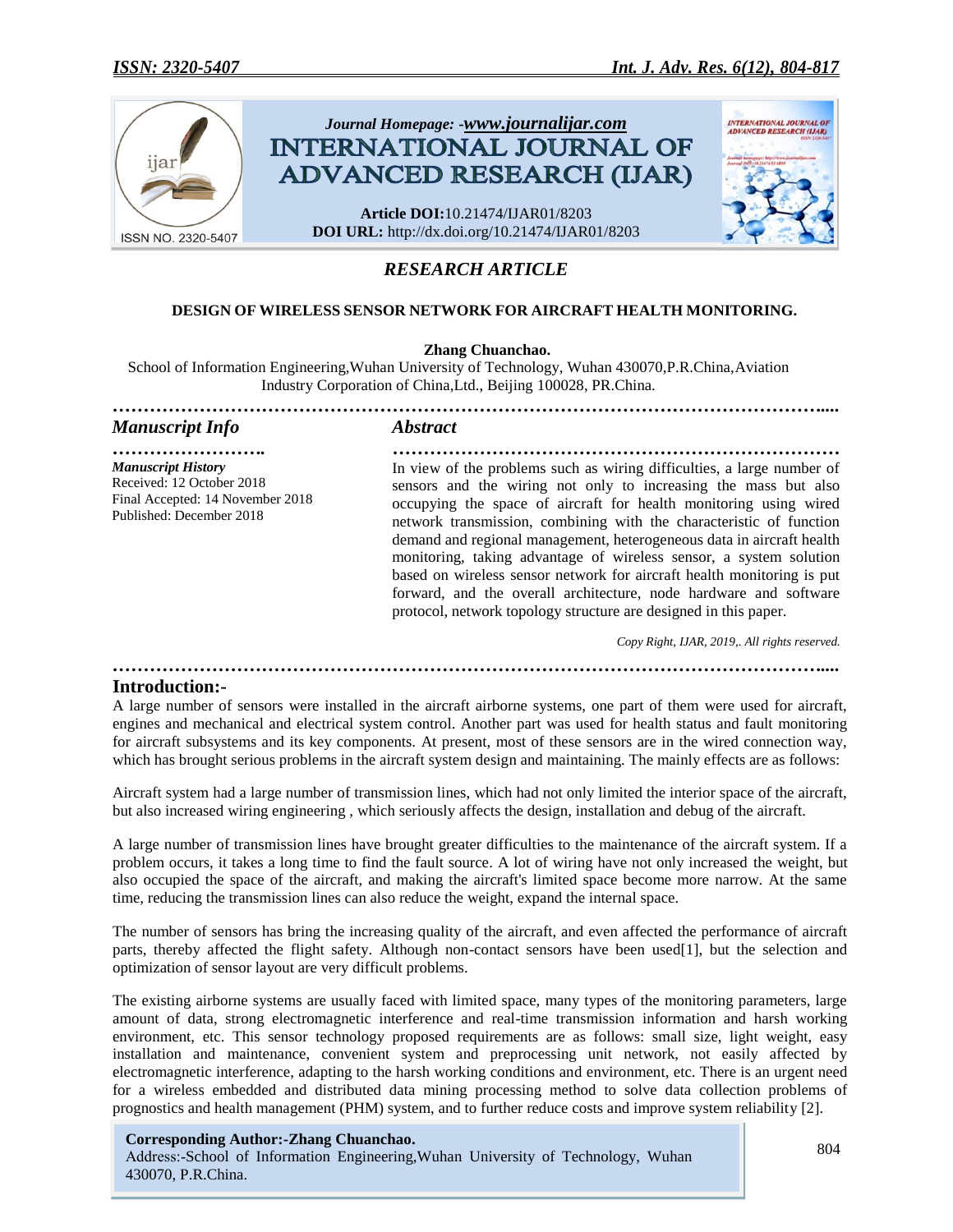Compared with the traditional wired sensor networks, wireless sensor networks have obvious advantages[3]. Taken the Seahawk SH60 as an example, aiming at the control system using the wireless sensor network technology, reducing 50% cable of the control system can reduce about 121kg weight, while not only can increase weapons load, also can reduce fuel consumption and increase the mileage. It can been seen, compared with the traditional wired sensor networks, wireless sensor network has advantages, such as low cost, no wiring, convenient installation, and is very suitable for difficult wiring occasions ,such as aircraft structures, engine, electrical and mechanical systems, can solve the traditional wired sensor wiring difficulties, poor flexibility, high cost, accident difficult to isolate and other practical problems, provide reliable data for aircraft health monitoring.

Wireless sensor networks is an emerging paradigm of computing and networking where a node may be self powered, and have sensing, computing, and communication capabilities. They have been proposed for use in a wide variety of applications for airplane monitoring. Literature [4] describes a wireless sensor network for monitoring of the health of aircraft engines and describes the architecture of the wireless sensor network along with how it fits into the general area of wireless sensor networks.

In traditional airplane monitoring system (AMS), data sensed from strain, vibration, ultrasound of structures or temperature, and humidity in cabin environment are transmitted to central data repository via wires. However, drawbacks still exist in wired AMS such as expensive installation and maintenance, and complicated wired connections. In recent years, accumulating interest has been drawn to performing AMS via airborne wireless sensor network (AWSN) system with the advantages of exibility, low cost, and easy deployment. Literature [5] present an overview of AMS and AWSN and demonstrate the requirements of AWSN for AMS particularly. Furthermore, existing wireless hardware prototypes and network communication schemes of AWSN are investigated according to these requirements. The paper will improve the understanding of how the AWSN design under AMS acquires sensor data accurately and carries out network communication, providing insights into prognostics and health management (PHM) for AMS in future.

Network protocol is one of the key points of current airborne detection system researches. For the communication requirements of real-time, reliability, and energy consumption of clustering wireless sensor networks for aircraft health monitoring, literature [6] proposes a modified TDMA protocol and relevant cluster members time synchronization mechanism. This modified TDMA protocol can adaptively allocate time slots based on sensor nodes data traffic, so that it can improve using efficiency of the channel, reduce the loss rate of the packets, time delay, and energy consumption. Along with the time slots, cluster head broadcasts its time stamps to sensor nodes, which adopt linear regression analysis method to estimate the relative drift and relative deviation of the clock. Then the sensor node could adjust its clock according to the head.

Information fusion is one of the key points of current airborne detection system researches. In literature [7], the use of an ad hoc wireless sensor network for implementing a structural health monitoring system is discussed. The network is consisted of sensors deployed throughout the aircraft. These sensors being in the form of a microelectronic chip and consisted of sensing, data processing and communicating components could be easily embedded in any mechanical aircraft component. The established sensor network, due to its ad hoc nature is easily scalable, allowing adding or removing any number of sensors. The position of the sensor nodes need not necessarily to be engineered or predetermined, giving this way the ability to be deployed in inaccessible points. Information collected from various sensors of different modalities throughout the aircraft is then fused in order to provide a more comprehensive image of the aircraft structural health. Sensor level fusion along with decision quality information is used, in order to enhance detection performance.

Energy supply is one of the key points in the researches of airborne detection system. Literature [8] reports a selfpowered WSN system based on piezoelectric energy harvesting and used for aircraft health monitoring. The system consists of three main subsystems, energy harvesting unit, MCU & wireless transceiver unit, and sensors unit. The prototype has dimension of 138 mm (L)  $\times$  41mm (W)  $\times$  23mm (H) with a weight of only 40grams, making it easily integrated and implemented in an aircraft environment. Simulation results showed that with an excitation of 40Hz frequency and 0.5g acceleration on the harvester, the system takes about 3.4secs to power the system with a selected voltage and another 23secs to perform the initialization operations of the system. After the initialization, data are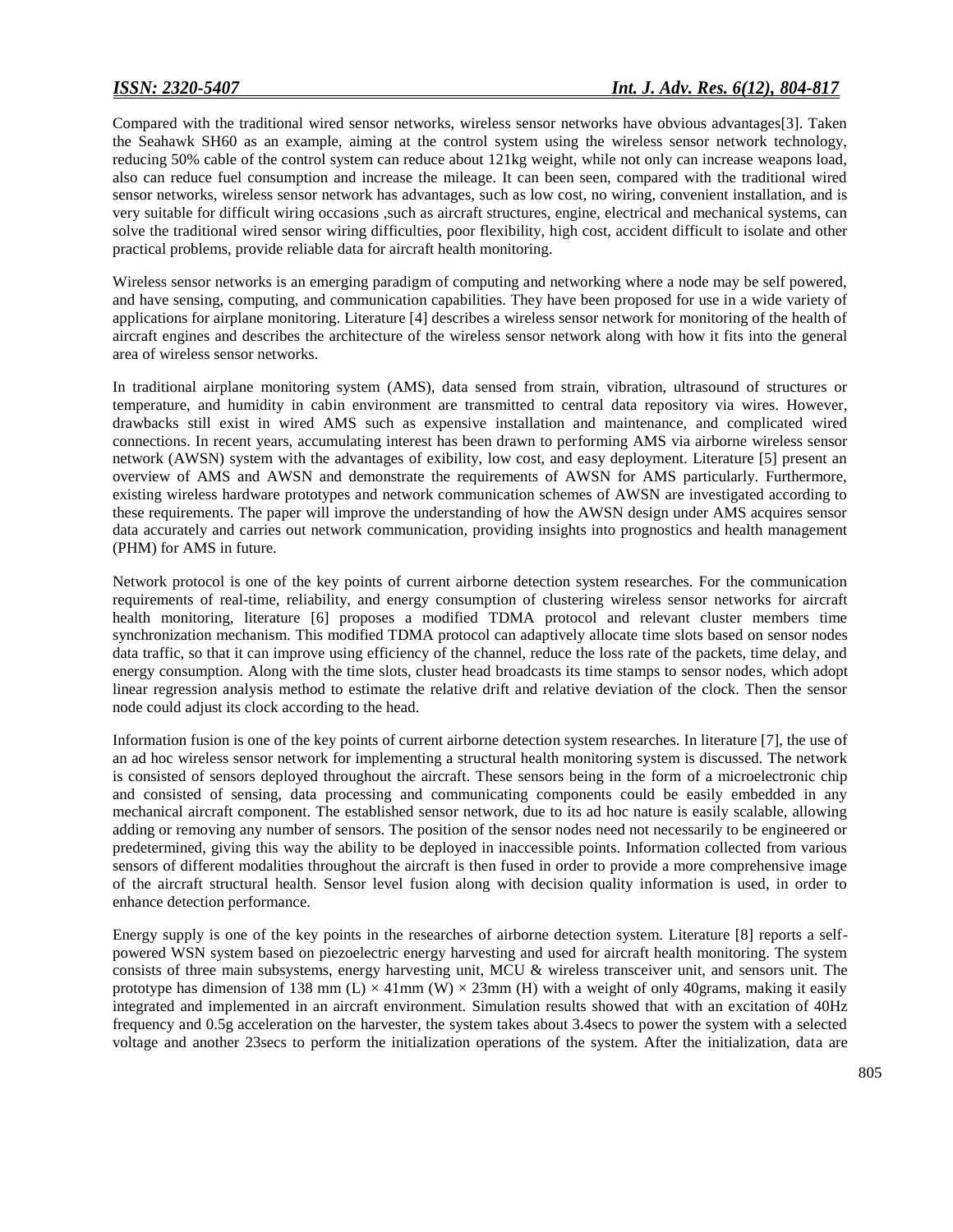measured and transmitted wirelessly with a total energy consumption of 0.65mJ in one cycle every one second. In addition, a new power management strategy for the applications using capacitors to store harvested energy was proposed. The mechanism relies on the analysis of how much energy has been stored on capacitor to determine the executions of the operations in the system. A novel energy saving interface (ESI) is designed to minimize the power consumption during the voltage measurement and an intelligent algorithm was developed to implement the strategy. Initial experiments show that the adapted Z-Stack and the proposed algorithm can be implemented on the system designed in this paper. Literature [9] presents a wireless sensor node (WSN) powered by a strain energy harvester (SEH) through an adaptive power management module (PMM) for aircraft structural health monitoring (SHM). The energy distribution in the system, the efficiencies of the whole systems, and the WSN powering capability of the SEH under different strain loads were studied to understand the developed system performance for practical applications of an autonomous WSN. Experimental results show that the SEH is able to produce up to 3.34mW under strain loading of 600με at 10Hz. The WSN can be powered up through the adaptive PMM at efficiency from 70% to 80 % under different test conditions.

Time synchronization is one of the key points of current airborne detection system researches. Energy harvesting, combined with wireless sensors, could greatly improve our ability to monitor and maintain critical structures. Literature [10] reports on the development of an integrated structural health monitoring and reporting (SHMR) system for use on Navy aircraft. Its goal was to develop and test a versatile, fully programmable SHMR system, designed to synchronize and record data from a range of wireless and hardwired sensor networks. Wireless sensors included strain gauges, accelerometers, and thermocouples. Hard-wired sensors included gyroscopes, accelerometers, and magnetometers. Data from an embedded Global Positioning System (GPS) provided position, velocity, and precise timing information.

Wireless sensor network technology has been studied in aircraft subsystems such as aeroengine [4], control system[11], structure system[12,13,14,15] and pilot system[16]. Among them, structural health monitoring is the most studied. Use of fly-by-wire technology for aircraft flight controls have resulted in an improved performance and reliability along with achieving reduction in control system weight. Implementation of full authority digital engine control has also resulted in more intelligent, reliable, light-weight aircraft engine control systems. Greater reduction in weight can be achieved by replacing the wire harness with a wireless communication network. The first step towards fly-by-wireless control systems is likely to be the introduction of wireless sensor networks (WSNs). WSNs are already found a variety of applications for both safety-critical and no safety-critical distributed systems. Some of the many potential benefits of using WSN for aircraft systems include weight reduction, ease of maintenance and an increased monitoring capability. Literature [11] discusses the application of WSN for several aircraft systems such as distributed aircraft engine control, aircraft flight control, aircraft engine and structural health monitoring systems. The current trend towards the use of novel materials and design concepts for aircraft structures may demand structural health monitoring (SHM) systems in the future. Wireless sensor networks could fulfill the required monitoring tasks concerning fatigue, damage or stress of structural parts. Autonomous sensor nodes (ASNs) are key elements for a WSN in order to allow a self-sufficient and maintenance free operation, without any complex wiring for power supply or communication purposes [14]. Literature [12] discusses an architecture and design of a sensor network to be used for structural health monitoring of an aircraft. Also presented are several prototypes of critical parts of the sensor web. The proposed sensor network will utilize sensor nodes situated throughout the structure. These nodes and one or more workstations will support agents that communicate and collaborate to monitor the health of the structure. Agents can be any internal or external autonomous entity that has direct access to affect a given system. For the purposes of this document, an agent will be defined as an autonomous software resource that has the ability to make decisions for itself based on given tasks and abilities while also collaborating with others to find a feasible answer to a given problem regarding the structural health monitoring system. Once the agents have received relevant data from nodes, they will utilize applications that perform data fusion techniques to classify events and further improve the functionality of the system for more accurate future classifications. Agents will also pass alerts up a self-configuring hierarchy of monitor agents and make them available for review by personnel. This thesis makes use of previous results from applying the Gaia methodology for analysis and design of the multi-agent systems. Structural health monitoring is a critical part of the maintenance procedures of an aircraft. Most of the problems that arise from structural elements are detected by trained personnel using visual inspection. Moreover, the places at which these structural elements are located are frequently very difficult to access. This makes inspections time consuming and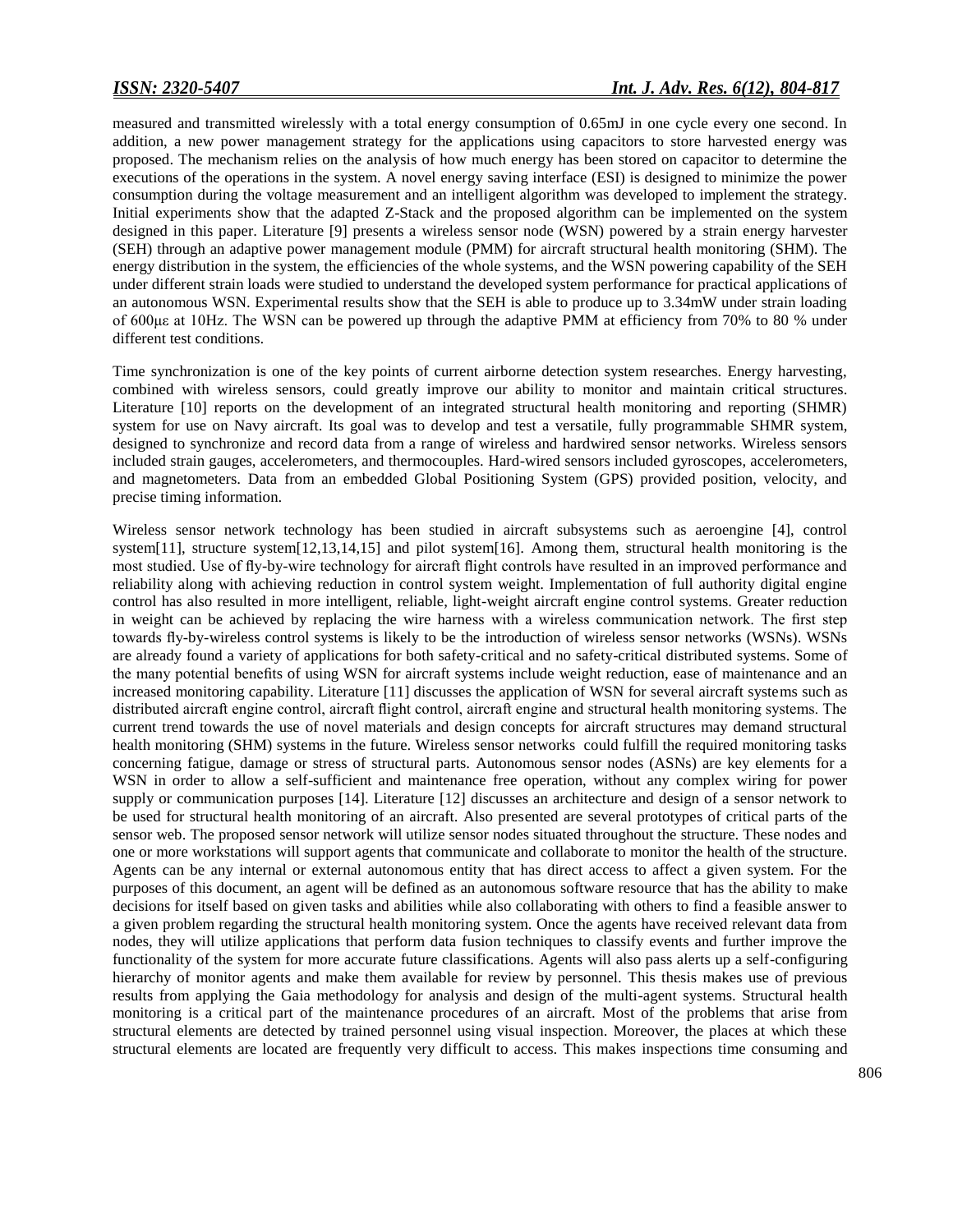potentially very costly. Literature [15] are presenting the design principles that must be taken into account in order to successfully deploy a wireless sensor network in an aircraft. It discusses the relations between sampling duration, power consumption, energy harvesting and storage, wireless communication and network architecture in order to successfully deploy the system. In order to consider the trade-offs between different design issues it have designed a sensor node equipped with an accelerometer, a temperature and humidity sensor and a strain gauge sensor. The sensor node has an energy harvester from a thermo-electrical generator and a battery storage element. Wireless communications are based on Zigbee protocol and the sensor node is controlled from a low power microcontroller. In literature [13], critical event-triggered transmission scheme is illustrated and applies to prolong the battery lifetime and balance the power-performance tradeoff. The experimental results show that the wireless sensor node using this technology is a powerful solution for aircraft SHM. Wireless sensor networks can be used to improve both safety critical and unsafety critical aircraft systems. Using wireless sensor networks can help to increase the number of sensors as well the system redundancy and also helps to reduce the aircraft system weight and complexity, improving the fuel efficiency and maintenance costs. Supporting standard protocols in all wireless sensor nodes simplifies the application development, configuration and maintenance. The wireless sensor network devices can also be used to monitor the physiological pilot's parameters. Literature [16] presents a complete and innovator solution, mainly based on standard protocols, to monitor light aircraft and gliders pilot's physiologic parameters. The proposed system does not interfere with pilot's agility, is simple to install, configure and operate. To evaluate the system, a real testbed was deployed.

However, the application of wireless sensor technology in aircraft health monitoring is a complex system engineering, involving not only all subsystems, but also a series of technical problems [17]. Current research only focuses on one of the subsystems, which does not meet the implementation requirements. Real aircraft health monitoring is based on the aircraft as the whole research object, which requires a complete technical framework. This is conducive to the design according to the partition principle of aircraft health management, but also conducive to time synchronization. Based on the partition principle of aircraft health management [18], this paper designs a complete aircraft health monitoring system architecture.

#### **Requirements for aircraft health monitoring:-**

In order to meet the requirements of the use and maintain, the aircraft health monitoring needs to achieve the following functions:

- 1.fault detection, fault isolation and performance monitoring.
- 2.fault prediction of critical systems and components.
- 3. life prediction of the residual service.
- 4. tracking for the service life of parts.
- 5. trend tracking for performance degradation.
- 6.selective reporting of the failure.
- 7. assistant decision-making and resource management.

Typically, an aircraft has main parts of the engine system, mechanical and electrical system, avionics system and structure system. The health monitoring needs of each part[19] are as follows.

#### **Engine system:-**

The requirements for engine health monitoring are as follows:-

Engine vibration management. Through the analysis of the vibration signal, the fusion information of gas, oil and other sources, the rotor system vibration faults can be isolated at least to high pressure rotor and low pressure rotor, and drive system.

Oil system management. By monitoring the pressure and temperature of oil and the number of particles in the oil, the health state of the lubricating oil system and lubricating parts in the transmission system are monitored.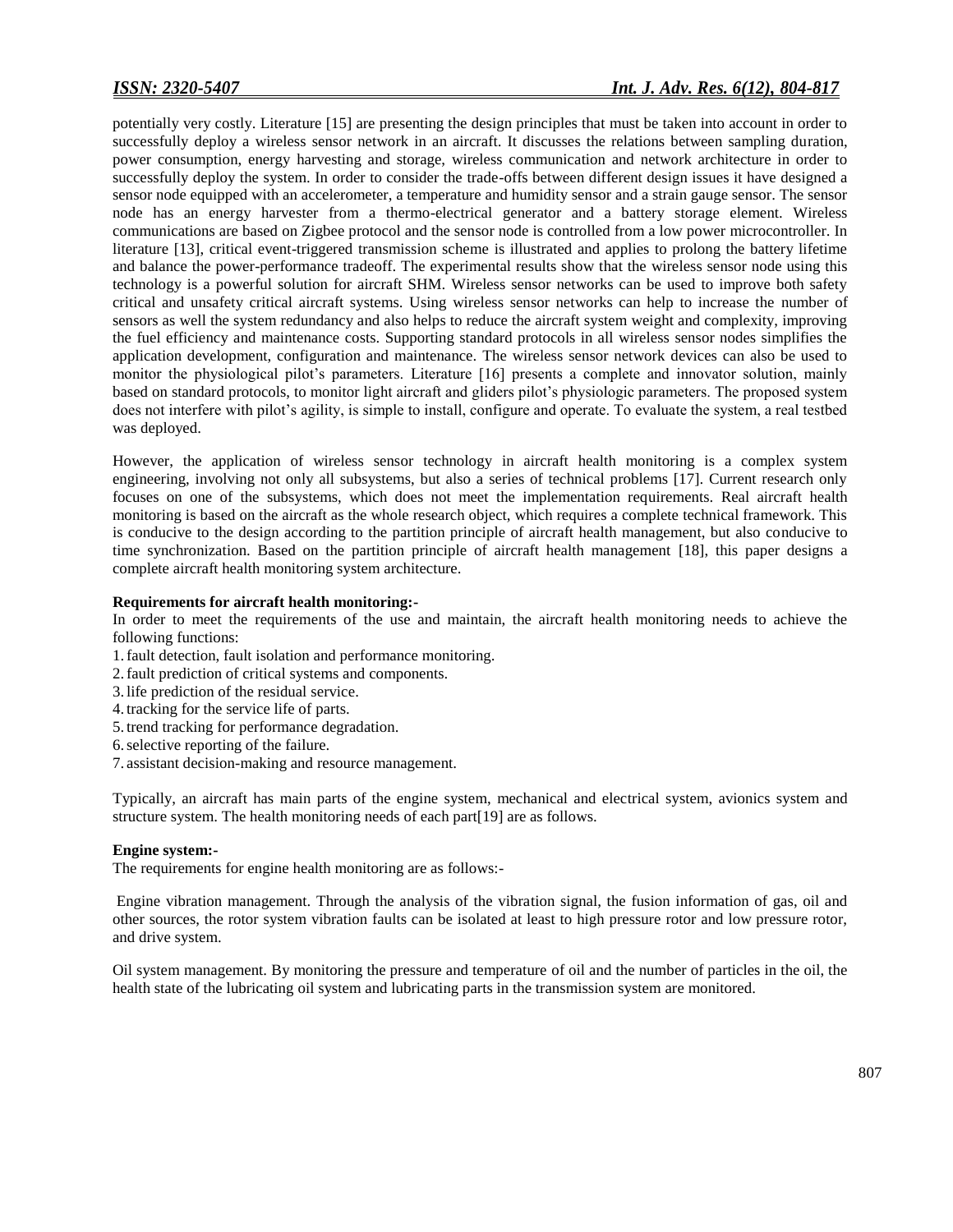Control and fuel system management. Though the measurement data, the conclusion of the monitoring and diagnosis data of the control system, the test results of the fuel system parameters, the fault diagnosis of the control system and the fuel oil system can be carried out.

Life management. The engine management unit of life and the life of critical components are managed. To monitor key parts (attached) use life and remaining life monitoring, computing the low cycle fatigue (LCF) of the cold end rotating parts and creep/fatigue life of turbine blade and automatic recording cycle number of life, calendar life, flight hour life, the starting number life, and so on.

#### **Mechanical and electrical system:-**

Mechanical and electrical system is consisted of hydraulic system, fuel system, power supply system, environmental control and thermal management system, auxiliary engine system, landing gear system, fire protection system, and external lighting system, cabin cover system, weapon bay door drive system and life support systems and other components in general.

Health monitoring requirements for hydraulic systems. Based on the monitoring and analysis for hydraulic pump outlet pressure, flow rate, temperature and vibration, speed and other parameters, implementation hydraulic pump condition monitoring in different loads and different working conditions. Through hydraulic pressure of import and export, traffic monitoring for actuating cylinder, implementation state monitoring for hydraulic actuator. Through oil quality, pressure, vibration, temperature monitoring of key nodes in hydraulic system, implementation monitoring and prediction of common faults for the hydraulic leakage, wear, pressure pulsation. Monitoring logic switching between redundancy system and the normal system in single hydraulic system, ensuring that the redundant hydraulic system can work normally. Monitoring the state of control valve and the logical relation when hydraulic systems linkage, ensuring that the linkage of hydraulic system according to the predetermined logical relationship.

The health monitoring requirements for fuel system. Realize the monitoring for the working state of the various components. To solute tank leakage and blockage, normal, leakage and other problems of gas and oil transporting pipeline in system level. Tank fault diagnosis is very complex, relating to the state of pump, oil level sensor, gas valves, the hint pumps, transmission oil, so gas pipeline failure is also very complex, there is no way to separate judgment, it must be analyzed and judged in system level. Monitoring fuel system status, evaluation function and fault alarm.

The health monitoring requirements for power supply system. Evaluation and prediction of power supply capacity for power supply system. To monitor the working condition of the power supply system, and evaluate and predict the capacity of the power supply system. Tracking and monitoring life, according to the working hours of the actual parts, the remaining life of key components are evaluated and recorded.

The health monitoring requirements for aircraft environmental and control system. The main purpose of fault diagnosis for aircraft environmental and control system (ECS) is to improve the reliability and safety of the aircraft, through real-time monitoring and fault diagnosis to ensure the aircraft cabin and equipment with good environmental parameters in the various flight conditions, to meet the needs of normal life and work of the personnel and equipment. Though flow, temperature, pressure signal and turbine, control valves and other key product state parameters in environmental control and thermal management system, and collection, storage, transmission and management of process parameters, environmental and control system and a finished work state are achieving monitoring.

The health monitoring requirements for aircraft accessory drive system. The fault diagnosis and health management of the accessory drive system need to be realized: (a) Vibration monitoring and warning. (b) Oil system condition monitoring. (c) Fault diagnosis and health assessment. (d) Through the flight state identification and load analysis, the life analysis of key components is realized, which can provide support for maintenance decision.

#### **Avionics system:-**

The health monitoring requirements of avionics system are as follows:-

1. Monitoring the work information (parameters and status) of each subsystem by BIT.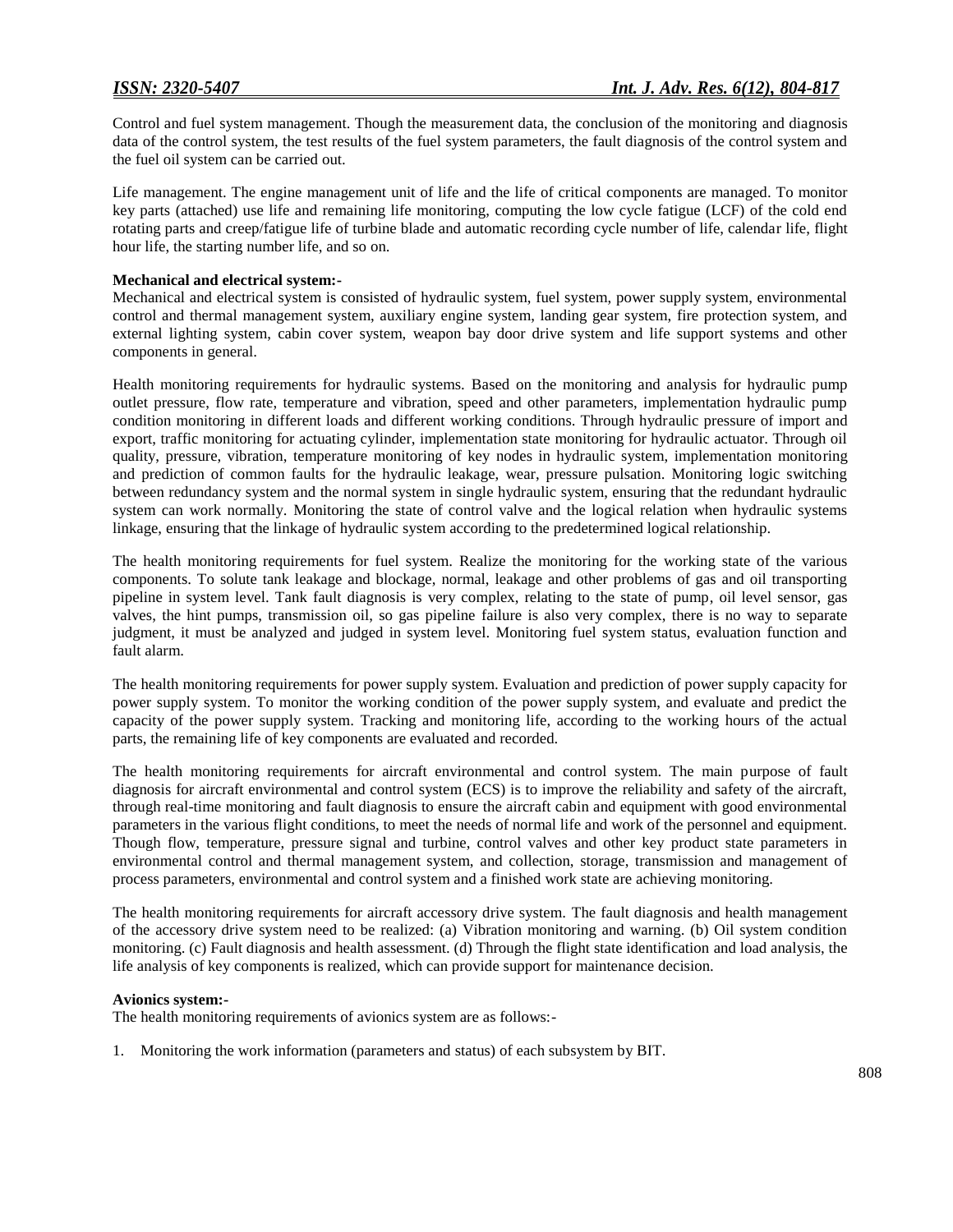- 2. By the embedded micro sensor in avionics equipment, implementation monitoring for environmental stress (temperature, vibration, temperature).
- 3. The enhancement of fault diagnosis, confirmation, isolation and report. Accepting fault report, status information from the system of all subsystems / components, to take feature extraction, analysis and multi-source information fusion, to confirm fault diagnosis, fault filtering false alarm and evaluation of intermittent faults and accurate fault isolation (located to subsystems) in regional level, and to confirm the fault according to severity classification, to send selective report to the aircraft platform manager in a timely manner.
- 4. According to the actual situation of the equipment, through the different forecasting methods, it can achieve fault prediction for avionics equipment. For the common faults of the system, it can realize the fault trend analysis, and carry on the appraisal to the current capability system, give the performance evaluation of the degradation.
- 5. Self reconstruction. When the system component fails, the system is reconstructed. First, due to the change of system functional requirements, the system component is relocated. second, in any part of the system is determined to be the failure, the rest will be redistributed to restore the system function.

#### **Structural system:-**

The structure of fault diagnosis and health management needs to be realized:-

- 1. Structural overload monitoring (overweight or speeding, heavy landing, structural stress overload, etc.). By monitoring flight parameters, load stress levels, to determine the structural overload situation, to assess the health status of the structure, and the no-scheduled maintenance recommendations of the aircraft is put forward.
- 2. Evaluation and prediction of structure fatigue life. Based on information and load information, to take preprocessing and feature extraction of information, to determine the course load and stress/strain history of the key parts or structure, to combine with the cumulative damage model for structural damage identification and location, and to assess the cumulative lifetime consumption, and to predict the residual fatigue life.
- 3. Analysis corrosion of key parts. Though collecting the corrosion information, combining the empirical data, to evaluate and predict the corrosion degree of key parts.
- 4. Structural health management. To provide fatigue information, structural overload information for the fuselage and key parts, corrosion information of key parts, and to associate with these informations, to manage the life of aircraft structure and key parts. Using the data recorded in the system and historical data, we should be able to carry out the analysis of the structure health status (damage trend) of the single aircraft/aircraft group, realize the life monitoring of the single aircraft and make the structure maintenance plan of aircraft group.

#### **System design:-**

#### **Characteristics of aircraft health monitoring:-**

Aircraft health monitoring has the following characteristics:-

Hierarchy. The general composition of aircraft is engine system, mechanical and electrical system, avionics system and structure subsystem. The internal member system of the subsystem has more types and complex relationships, and all levels of the subsystems need to be monitored.

Heterogeneous. According to the requirements analysis of aircraft monitoring, these physical parameters such as pressure, flow and vibration, oil temperature, speed, force, strain and time, must be monitored. The sensor configuration can be divided into temperature sensor, pressure sensor, speed sensor, vibration sensor, displacement sensor and other new sensor.

Partition management. The state health of components determines the health status of the subsystem, and the health status of the subsystem determines the health status of the aircraft platform system. Therefore, from the physical structure, aircraft health management system has used hierarchical structure and distributed mechanism [18], airborne system is divided for three grade management, which are member level, regional level and the aircraft platform level. According to different functional subsystems (for example engine system, structure, mechanical and electrical management system and other systems), special regional manager is designed, and high-level data fusing is achieved in the aircraft manager. From the module and unites to obtain the sensor information, BIT information, through reasoning and analysis of various levels of PHM, the aircraft system health status is gained, and the faults in the system are processed timely.

#### **Overall framework:-**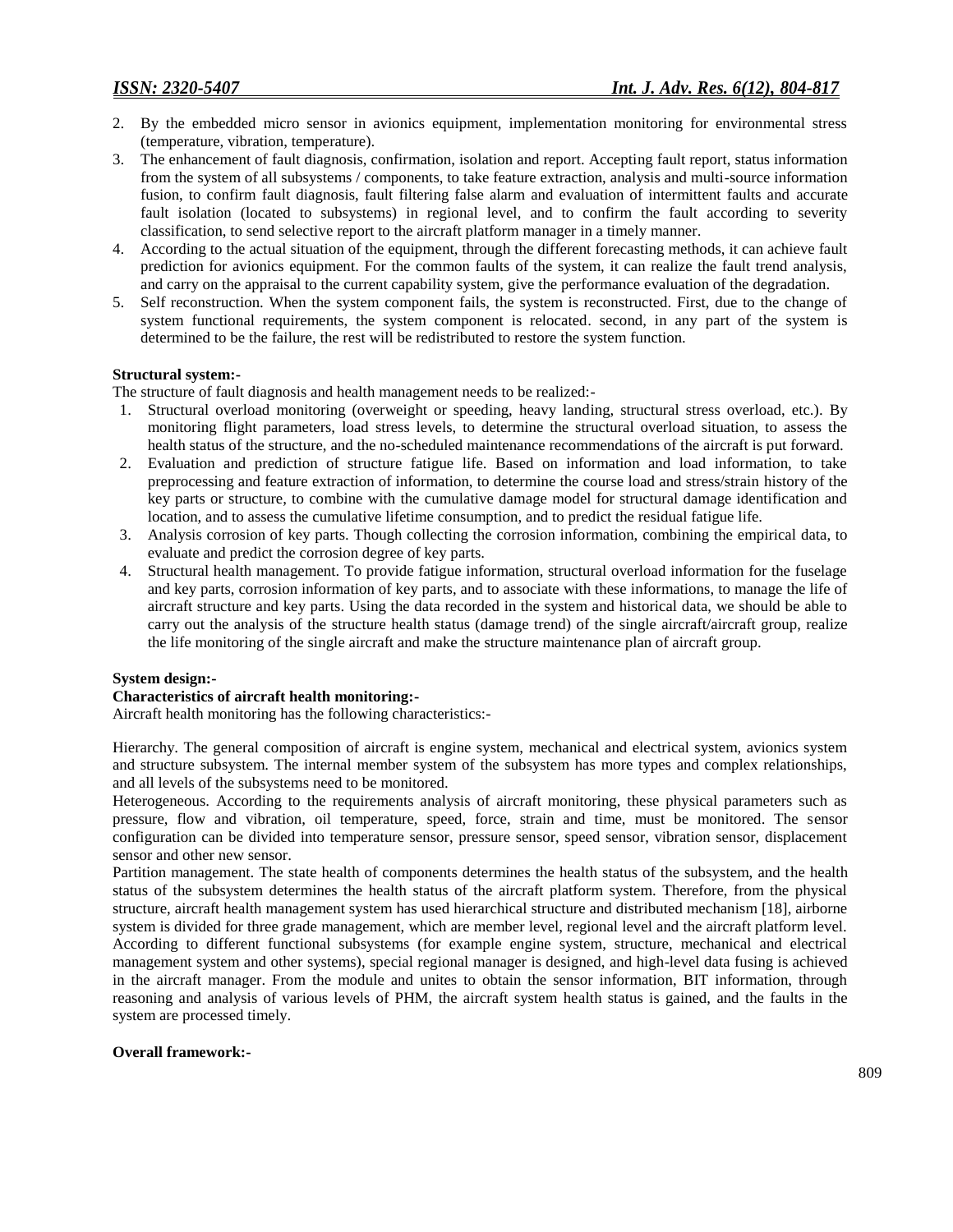The wireless sensor network for aircraft health monitoring mainly consists of three parts: sensor node group, communication network and information center. The overall structure of the system is shown in Figure 1. ZigBee technology based on IEEE802.15.4 protocol can be used, which is composed of a number of sensor nodes and a coordinator node to form a basic monitoring area, which is at the bottom of the system. The entire network can be selected according to the needs of the appropriate topology, such as star network, net network and tree network, etc. The terminal node can be configured with single or multiple different precision temperature, pressure, stress and other sensors used for aircraft health monitoring information collection. Terminal nodes are deployed in the monitoring area, each terminal node in a self-organizing way constitute wireless sensor networks, and cooperatively sense and collect network coverage area of aircraft health information. After the primary process of the detected information, monitoring information is relayed to the coordinator node in the single hop or multi hop way. Subsequently, through a dedicated satellite, Internet or public mobile communication network coordinate node will send these information to aircraft monitoring center. Finally, on the basis of monitoring data of aircraft health monitoring, the information center will take integrated management and configuration the wireless sensor network. The relationship between aircraft health monitoring system and wireless sensor unit is shown in Figure 2.



**Figure 1:-the overall structure of the wireless sensor network system for aircraft health monitoring** 



**Figure 2**:-Relationship between aircraft health monitoring system and wireless sensor unit

#### **Node hardware design:-**

The sensors which are distributed in the monitoring area include many kinds of sensors, such as temperature sensors, pressure sensors and pressure sensors, which are responsible for the real-time collection of different type data. The terminal node directly measured aircraft health monitoring data, after preliminary treatment transmitted the collected data to the coordinator node. It is the sources of information of the real-time monitoring system. A simple sensor terminal node is composed of sensor module, processor module, memory module, RF module and power module.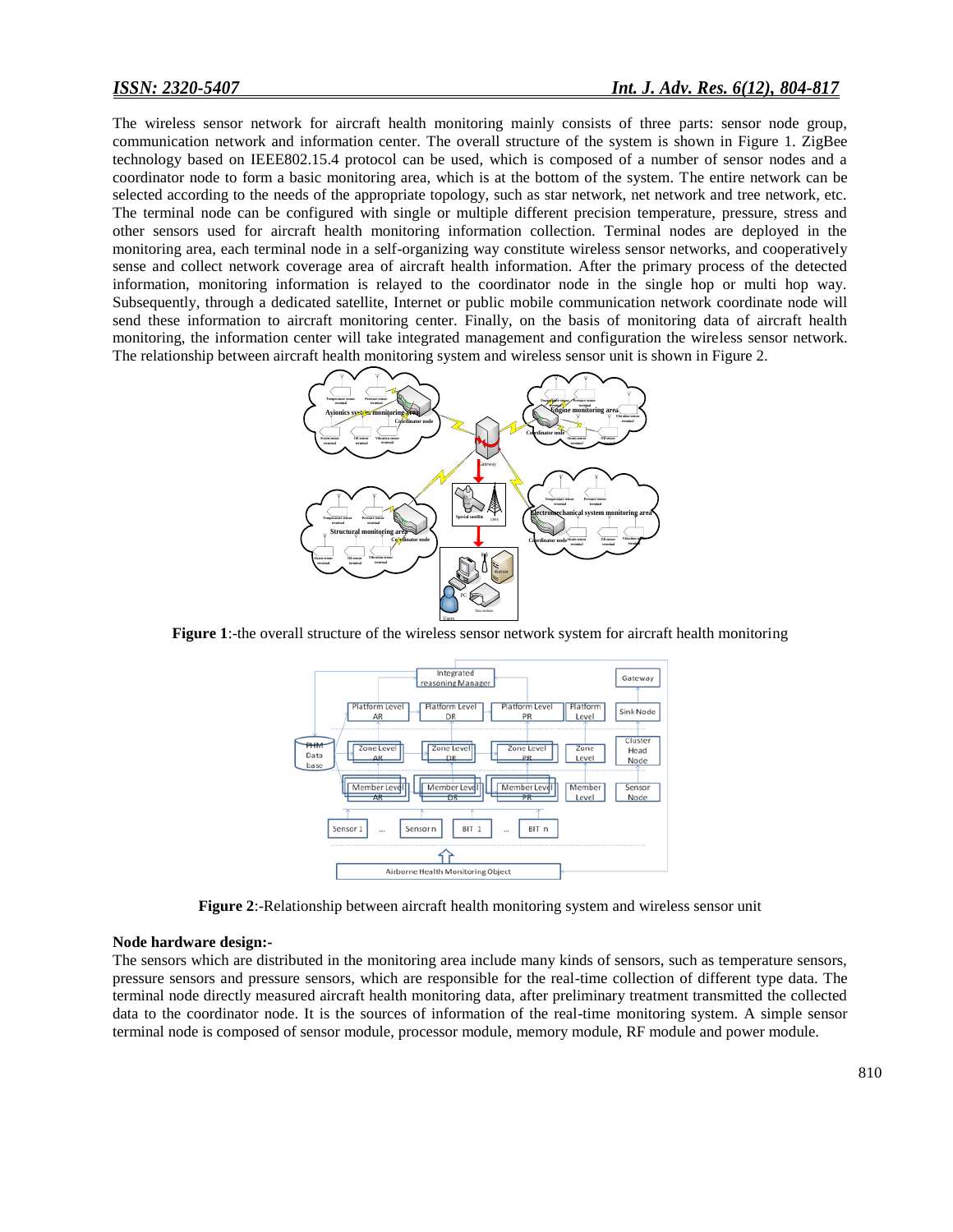In fact, the hardware design of all kinds of sensor terminal nodes is similar, but the specific sensor modules are different. The sensor module is responsible for collecting the aircraft's health data. The microprocessor module is responsible for the control of the processing operation, equipment control, power management and task management for the whole node. The RF module is responsible for wireless communication with other nodes, controlling the exchange of information and receiving and sending the collected data. The memory module is responsible for data storage of the identification information of the sensor itself and the collected aircraft health information. The power supply module ensures the energy supply of the whole terminal node, and satisfies the continuous working for a long time.

The coordinator node is responsible for sending and receiving the data from the data collected by the near sensor nodes, and carrying out the corresponding processing. After receiving the data, the data will be analyzed, fused and preprocessed to ensure the real-time transmission of the emergency signal, so it has strong processing, storage and communication capabilities. The coordinator node can be an enhanced terminal node with sufficient energy supply and more memory resources and more strong computing power, and can also be a special gateway device with a wireless communication interface. The coordinator node mainly includes processor module, memory module, RF module, communication interface and keyboard module.

Among these modules, processor module mainly completes the analysis, fusion and preprocessing of the received data. Memory module is mainly used to save the relevant aircraft health data. RF module is the same as RF module in the terminal sensor node. The keyboard module is used to optimize the configuration parameters of the coordinator node. All kinds of communication interface mainly provide interface for data communication, complete the information exchange between the coordinator node and remote information center. Different from the common underlying terminal node, the coordinator node is rich in communication interface, which can be used to connect the wireless communication module, such as GPRS module, GPS and Beidou communication system. At the same time, it can also be directly connected through the RS232 serial port and PC host computer, and can be achieved on the coordination of internal aircraft health data and working state of the reading and writing through the PC. The coordinator node can also through RJ45 Ethernet access network, communicate through the public network and information center. Because the wireless communication is easy to be affected by environment and weather, there is a certain degree of instability, so it can be used as an alternate communication interface. In addition, there are a lot of the aircraft health data saved in the memory of coordinator node. It can use a common USB2.0 interface, data replication for permanent preservation, easy to analyze and query in the future.

#### **Protocol software design:-**

#### **Overall transport protocol architecture:-**

ZigBee wireless transmission technology based on IEEE802.15.4 communication protocol is used in wireless sensor networks for aircraft health monitoring. ZigBee wireless transmission technology work in band without registration, opening 2.4GHz industrial, scientific and medical. Its transmission rate is up to 250kbit/s~10Mbit/s, and transmission distance is up to 10~75m. If antenna gain is used, it's transmission distance can be increased to 1500m.

Compared with other wireless communication standards, the ZigBee protocol architecture constructed basing on open system interconnection (OSI) is compact. It includes physical layer (PHY) and media access control (MAC)defined in the IEEE 802.15.4 standard, as well as network layer (NWK) and application layer (APL) defined by the ZigBee alliance. APL framework includes application support sublayer (APS), ZigBee device object (ZDO) and the application object formulated by the manufacturer.

#### **Physical layer design:-**

The ZigBee physical layer defines the interface between the wireless transmission channel and the MAC layer, and provides the physical layer data service and the physical layer management service. Among them, the physical layer data service is to send and receive data from the wireless channel, while the physical layer management service maintains a database composed of physical layer related data. The function of physical layer data services includes the following five aspects: activation and dormancy for RF transceiver and channel energy detection, link quality indicator (LQI) of detection receive packets, clear channel assessment (CCA), and send and receive data.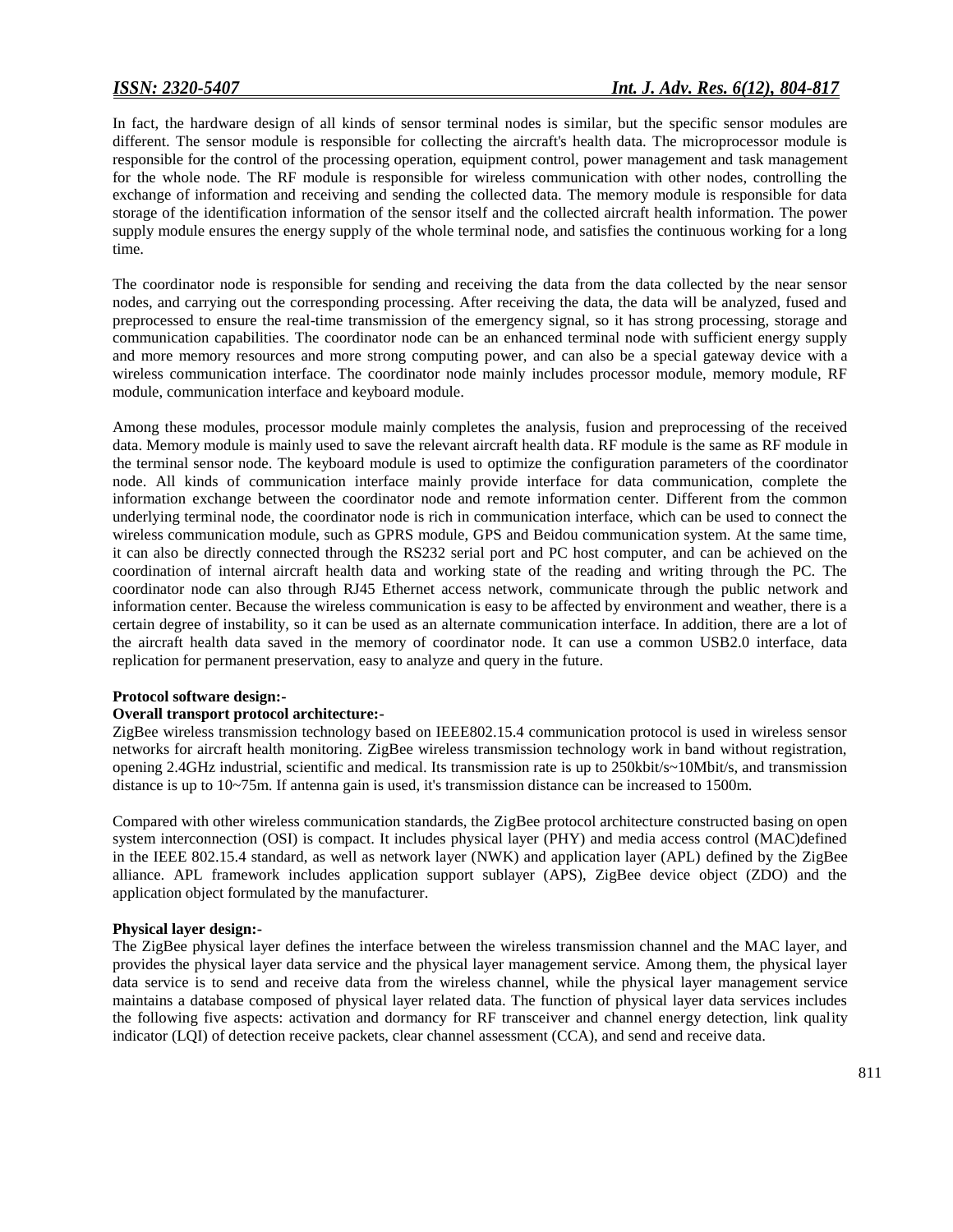Channel energy detection mainly measures the power intensity of the received signal in the target channel, so as to provide the basis for channel selection for the network layer. LQI provides wireless signal strength and quality information when data frames are received for network layer or application layer. Different form channel energy detection, it is necessary to signal decode to generate a signal to noise ratios (SNR), and SNR is submitted to the upper layer with physical layer data units. CCA will determine if the channel is clear. IEEE 802.15.4 defines three CCA model: the first, simple judgment channel signal energy, when signal energy is lower than a threshold value that is clear channel. The second is by determining the characteristics of the wireless signal. This feature mainly includes two aspects, namely spread spectrum signal characteristics and carrier frequency. The third is the comprehensive of the first and the second mode, judging the channel weather clear or not based on the detection signal strength and signal characteristics.

Physical layer defines 3 carrier frequency bands using for sending and receiving data. There are some differences in the rate of data transmission, signal processing and modulation in the 3 frequency bands. The three frequency bands are 865MHz band 1 channel, 915MHz band 10 channels, 2.4GHz band 16 channels.

#### **MAC layer design:-**

IEEE 802.15.4 MAC layer includes setup, maintenance and disconnect of the radio link between devices, transmits and receives the frame, channel access and control, frame check and rapid automatic retransmission quest (ARQ), reserved time slot management and broadcast information management, etc. The main function of MAC layer when dealing with all of the physical layer wireless channel access is : the network coordinator to generate web beacons, synchronization with the beacon, support a area network (Pan) link establishment and disconnection, the equipment support for the safety, channel access method using CSMA access/collision avoidance (CSMA/CA) mechanism, processing and maintenance of guaranteed time slots (GTS) mechanism, provide a reliable communication link between two equal MAC entities, and so on.

The MAC layer provides an interface between the Service Specific Convergence Sub-layer (SSCS) and the physical layer [20]. MAC layer includes a management entity that can invoke the MAC layer management function through a service interface. In addition, the entity is also responsible for maintaining the management object database inherent in the MAC layer. At the MAC layer, two different service access point provide two different MAC layer service. That is, MAC layer provides data services by the common part sub-layer service access point. MAC layer provides management services through its management service access point.

IEEE 802.15.4 MAC layer defines the two basic channel access methods, respectively using for two different ZigBee network topology, which are the star network based on the control center and net network based on peer to peer control. In star network, center devices perform network formation and maintenance, time slot division, channel access control and dedicated bandwidth allocation function, and the rest of the equipment decide how to access and use the wireless channel according to broadcast information of the center equipment. It is a time slot carrier sense multiple access / collision avoidance (CSMA / CA) channel access algorithm. Peer-to-peer net network has no control of center equipment, also does not have the radio channel and broadcast information, is a standard CSMA / CA algorithm.

#### **Network layer design:-**

The main function of ZigBee network layer is to provide the necessary functions to ensure the normal work of MAC layer, and provide a suitable service interface for application layer [21]. In order to provide the interface to the application layer, network layer provides two functions service entities, which are data entity and management services entity.

The data entity in network layer provides services for data, transmitting data between two or more devices according to the format of application protocol data unit (APDU), and these devices must be in the same internal domain network. The data entity in network layer provides the following services:

To generate network layer protocol data unit (NPDU). The network layer data entity generates a protocol data unit in the network layer from the application support layer protocol data unit by adding an appropriate protocol header.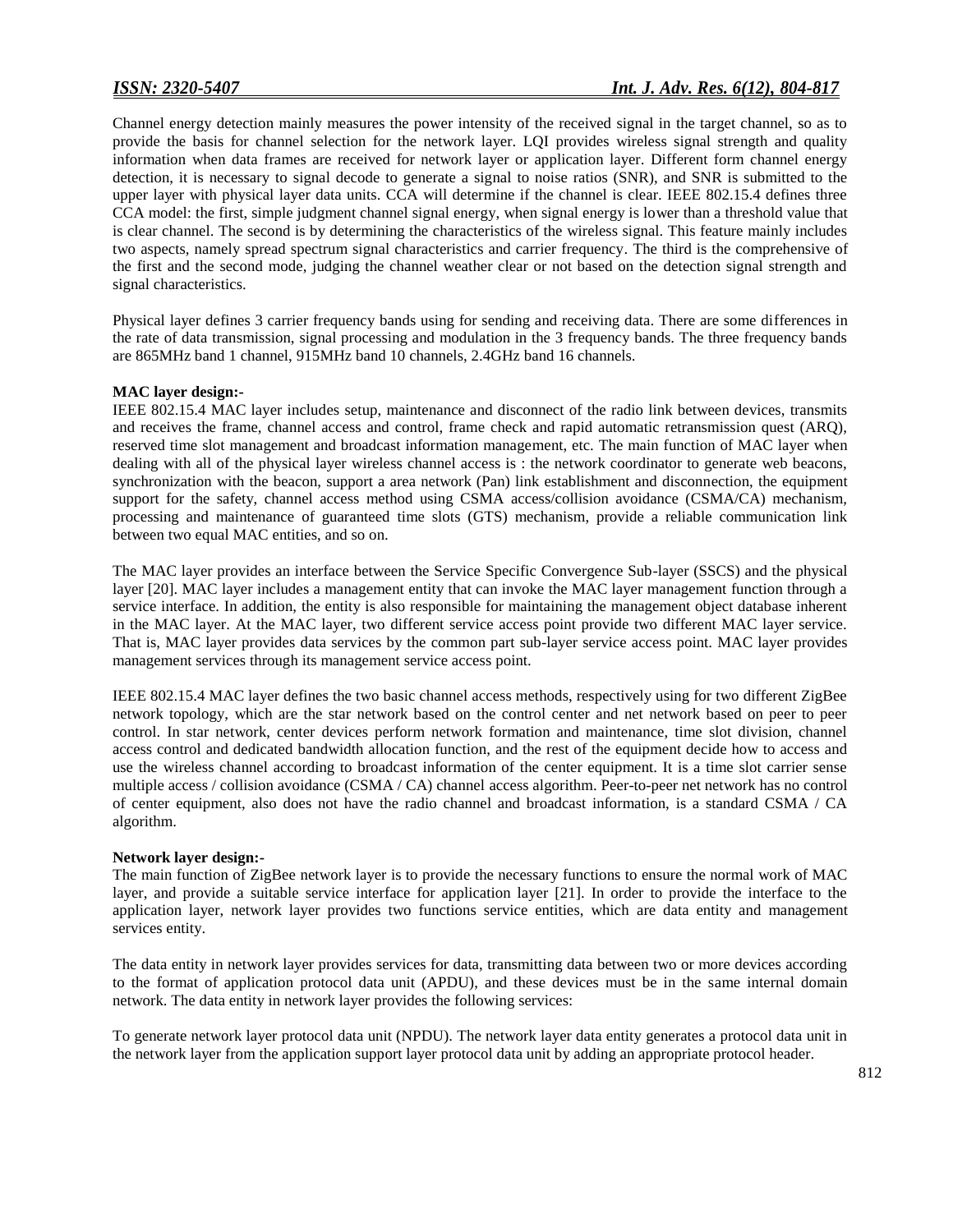To specify topology transport route. Network layer data entity can send a protocol data unit of network layer to a suitable device. The device may be the ultimate goal of communication equipment, and may also be a midst communication device in the communication link.

To secure. To ensure the authenticity and confidentiality of the communication. The network layer management entity provides network management services that allow applications to interact with the stack.

The network layer management entity shall provide the following services:-

Configuring a new device. In order to ensure that the equipment is working properly, the equipment should have enough stack to meet needs of the configuration. Configuration options include a ZigBee coordinator or an initialization operation that is connected to a network device.

To initialize a network with the ability to build a new network.

To connect and disconnect the network. It is with the ability to connect or disconnect a network, as well as for the establishment of a ZigBee coordinator or router, and the ability to disconnect with network equipment requirements.

Addressing. ZigBee coordinator and router have the ability to allocate addresses for newly added devices.

To find neighbor device. It has the ability to find, record and report information about a neighbor's device.

To find route. It has ability to find and record the network routing for efficient delivery information.

To receive and control. It has the ability to control the device's receiving state, that is, when the receiver receives and the length of time, to ensure synchronization or normal reception of the MAC layer, etc.

### **Application layer design:-**

Network application layer includes user application process (UAP) and application sub layer (ASL) [22]. Specifically, the application layer defines the software object interact with aircraft health monitoring process, and define related communications services to support real-time communication between multiple objects distributed applications in the aircraft health monitoring environment at the same time.

UAP is consist of one or more user application objects (UAO). In one device, UAO can realize local interactive communication service. UAO can also be further realized of interaction between different devices through the application layer. In a word, through the user application process, it can realize distributed applications for the realtime monitoring of aircraft health. The application layer can provide transparent data transmission service for UAP and device management application process (DMAP).

The main functions of UAP of aircraft health monitoring WSN include the following five aspects:

To collect aircraft health data information through the sensor. After preprocessing of the information, UAP operates the data or other equipment data to output, to complete the measurement of aircraft health data.

To generate and issuing alarm function. UAP of aircraft health monitoring finds aircraft health data over booking limit in monitoring, or generate alarm information when the state of UAO occurs switching.

By UAP, it can be realized interoperability with other field bus technology.

ASL mainly provides data transmission services and related management services for aircraft health. Data transmission services is promising user layer provides transparent data communication service by end to end, and supporting the client/server communication, releaser/subscriber communication and Report/Sink communication mode. Management services have support for local and remote management of the device. Through the application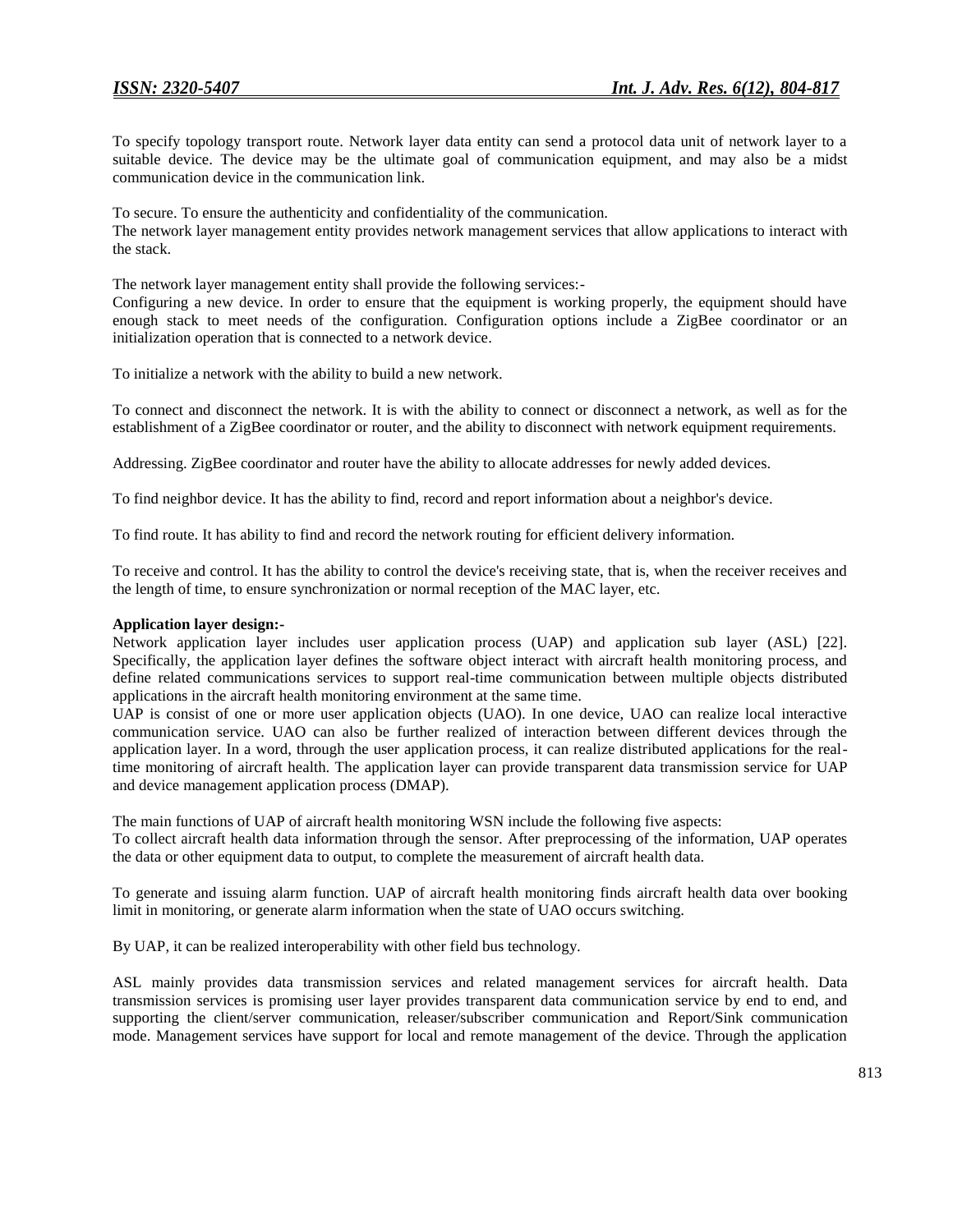layer management services, it can remotely modify / set data in the application layer management information database.

# **Network topology structure design:-**

# **Selection of network topology structure:-**

The traditional wireless sensor monitoring network supports the star and peer network topology, namely the star structure, the net network structure and the tree structure, as shown in Figure 3. The star network, all nodes are communication with the central coordination, nodes cannot communicate directly, the central node has large energy consumption. It is suitable for less network node number, simple network structure, short range communications network application. The net network structure is a kind of irregular and arbitrary connections between nodes. Network topology has the main advantage of the high system reliability, but the structure is complex, it must use the routing algorithm and flow control algorithm. The tree topology has evoluted from the bus topology, shaped like a tree, the top as the root, root with branches, each branch can be taped branch. The advantages of the tree topology are easy to extend and isolate fault, but it all depends on the root node seriously. According to the characteristics of aircraft health monitoring, the tree structure is undoubtedly the best choice.



**-sink node -Cluster head node -Sensor node Figure 3:-**Three common network topologies

#### **Isomorphism and heterogeneous selection:-**

Wireless sensor network for aircraft health monitoring is a kind of network system with a wide range for real-time acquisition, transmission, analysis and processing of aircraft health parameters. For this network, due to the arrangement of many heterogeneous data of temperature, flow, pressure, strain, vibration basic sensor, and so on, after the pretreatment the data is sent to relevant users. Otherwise, the homogeneous network has maximum transmit power because each node transmits signal by omnidirectional. That is, all nodes are in receiving and sending node information, resulting in redundant paths exponentially increases during subsequent topology forming and eventually lead to rapidly shorten the network lifetime.

The network topology with heterogeneous structure has been divided nodes into different types and functions. It can reduce the number of unnecessary data transmission path, not only saving power, but also not appear too much repetition of the data transmission process, reduce implosion generation [23]. Heterogeneous structure can improve the movement function of the whole system, which results that the signal acquisition and information management system can adapt to more and more application requirements, address the needs of different types of signal acquisition, complete a specific task, has a higher adaptive ability and strong robustness. For aircraft health monitoring wireless sensor networks, heterogeneous network has the more power consumption than isomorphism network.

#### **Hybrid tree topology:-**

A hybrid tree network topology control structure is proposed in the paper, which is proposed by [24]. Firstly, the number of neighbor nodes is defined for each cluster head, and then the data transfer is carried out by hierarchical structure. At the same time, the network is composed of heterogeneous nodes. This design combines the characteristics of traditional star shape, net network architecture, and even tree topology, is a kind of multi-cluster heads and multi-layers wireless sensor network topology. The upper nodes in the system can be connected large-scale scattered isolated nodes in aircraft monitoring wireless sensor network area, and could also be implemented for classifying networking, so it is a certain flexibility degree, but also a larger space to expand on the number of nodes,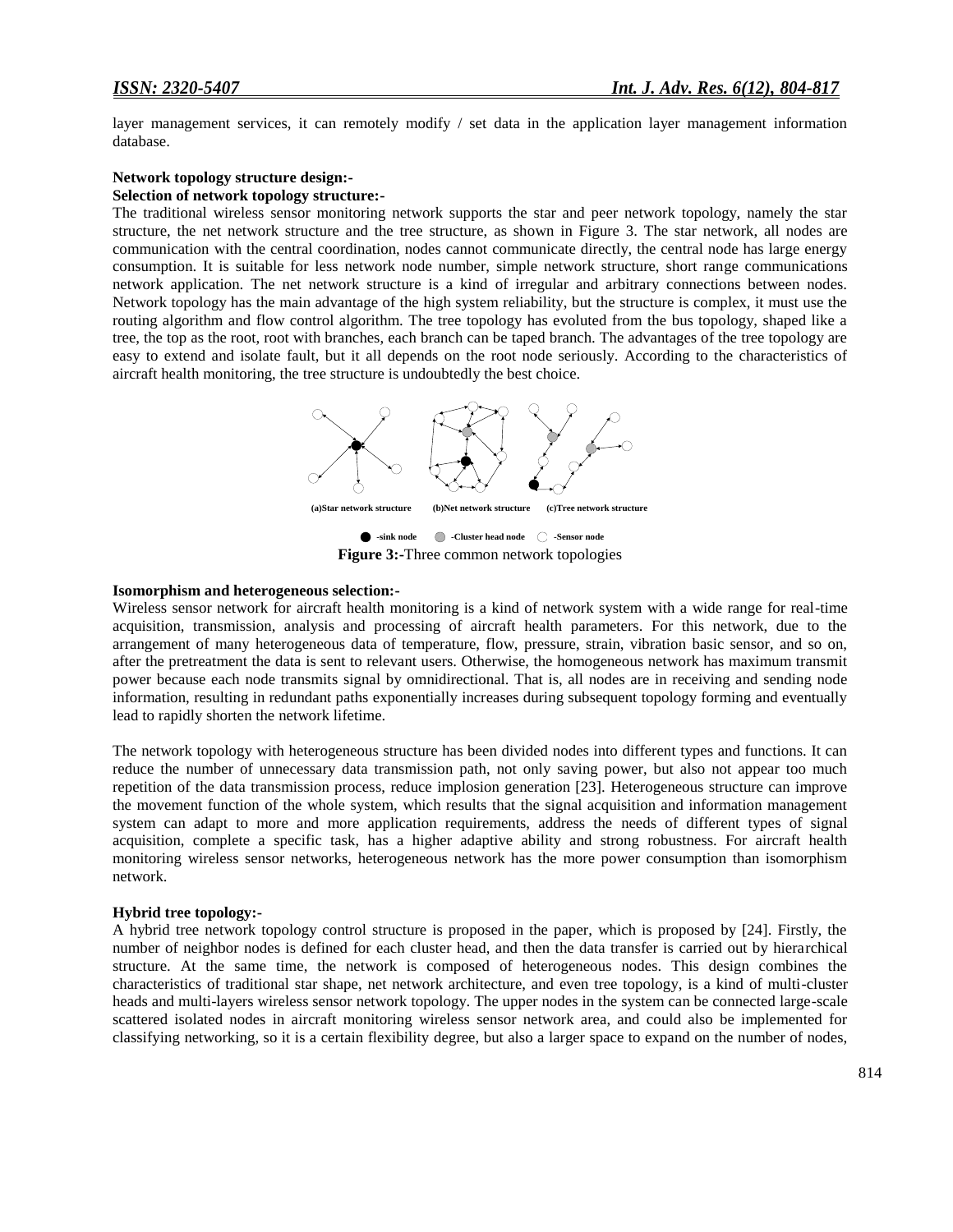and even can be extended to a hierarchical structure. This is consistent with the functional requirements, partition management and aircraft structure hierarchical characteristics of aircraft health monitoring.

The hybrid tree structure is divided into centralized network topology structure and distributed network topology structure. Both centralized and decentralized network topologies can increase the number of sink nodes appropriately according to the actual needs, so as to enhance the data processing ability of the sink node. In the centralized hybrid tree topology, and different from decentralized network topology, the cluster head node under one sink node can communicate with each other, but not communicate with other sink node's lower cluster head. Not only can exchange information between the sink nodes, but also if take over the information of other sink nodes which has enough ability.

The distributed network topology, data exchange does not occur between sink nodes, only the final data is sent to the gateway, and then the gateway makes the final treatment. Each cluster head node and adjacent cluster head in the network have information exchange, but all cluster heads do not form a complete closed loop structure, it can solve the cover problem of strip or tree nodes spread. At the same time, due to the wireless sensor network gateway in aircraft, the aircraft's flight will change the location, even in the process of change in the position, network signal and data transmission still can maintain the effective reception. The underlying sensor first collected information and data, then sent it to the cluster head node, cluster head node again preliminary data processing and forwarding with the adjacent cluster head nodes, and then sent it to sink node. Finally, the sink node completed comprehensive treatment.

To reduce the load of airborne computer, distributed network topology is more suitable for the demand for aircraft health monitoring. This structure has the advantages of simple connection, convenient maintenance, easy to expand, easy fault isolation. But the reliability is not high, any a workstation or link failure will affect the operation of the whole network, and the dependence to root of each node is too large. The communication path length is short, low cost, easy to expand node, more convenient to find a path. But in addition to the leaf nodes and its connected lines, the line fault of any node or connected to will make the system a great impact. A sink node has two working modes. One is response mode, namely passively trigged by the interest event or message sent by lower sensor nodes. The another is the active mode, that is, periodically scanning network and query the latest information of sensor nodes. The hybrid tree distributed network topology for aircraft health monitoring is shown in Figure 4.



**-sink node -Cluster head node -Sensor node -Gateway Figure 4:-**The hybrid tree distributed network topology.

## **Conclusion:-**

In view of wiring difficulties, poor flexibility, high cost, accident difficult to isolate and other practical problems for aircraft health state monitoring, combined with the characteristics of aircraft health monitoring function demand, regional management, heterogeneous data, using the advantages of wireless sensor network, a solutions based on wireless sensor network for aircraft health monitoring system is put forward, and the overall architecture, node hardware and protocol software are designed, a hybrid tree decentralized network topology structure is proposed for the aircraft health monitoring. How to carry out the network topology optimization control and energy management, data transmission, and enhance the reliability are the focus of the next step research.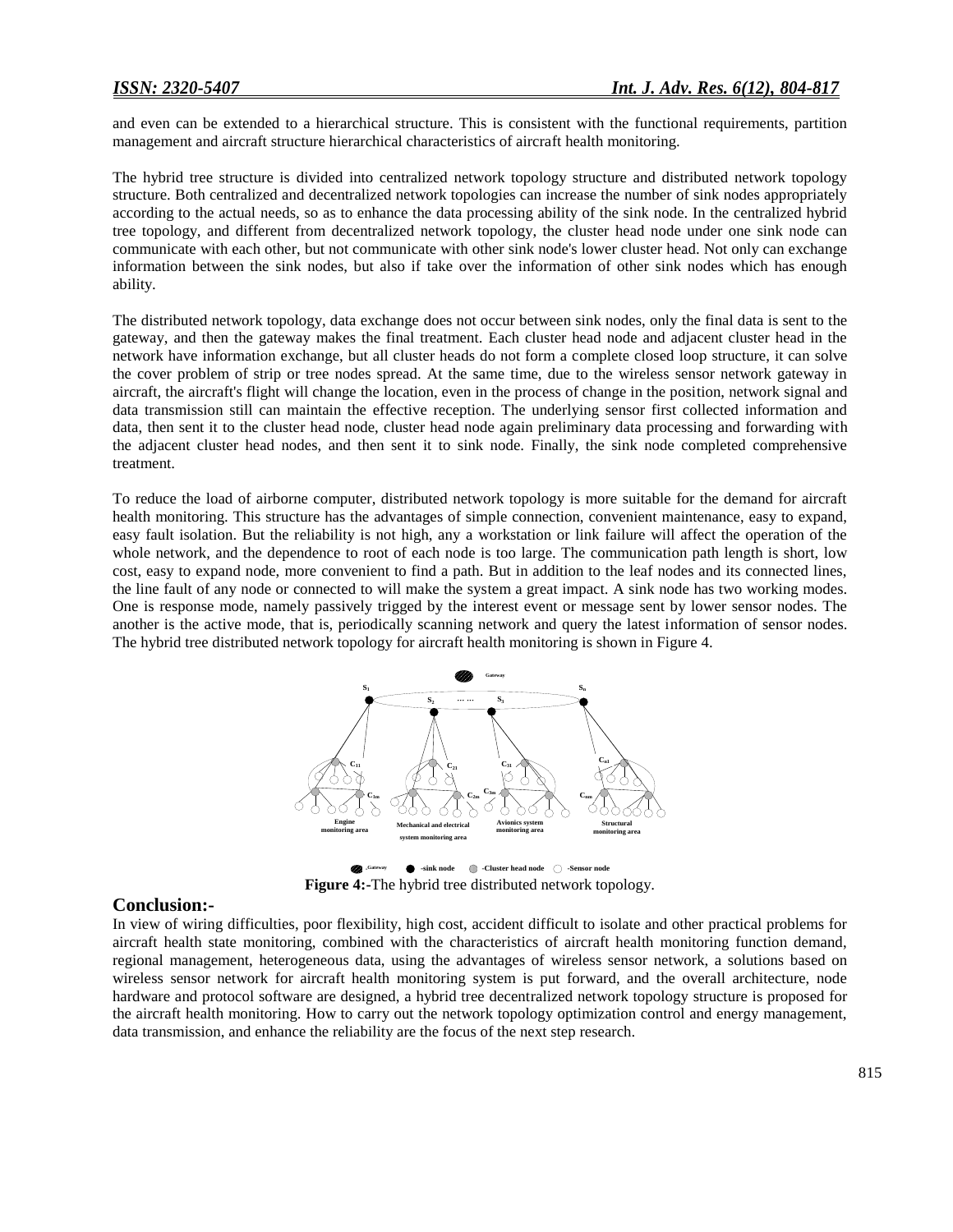# **Acknowledgment:-**

The author wish to thank those who had studied wireless sensor network,aircraft health monitoring, and structural health monitoring. This work was supported and inspired in part by a grant from them.

# **Reference:-**

- 1. WANG Ping. Application Review of Blade Tip Timing Method for Foreign Aero-engine Blade Vibration Measurement[J]. Aeronautical Science & Technology,2013,24(6):5-9.(in Chinese)
- 2. YANG Zhou, JING Bo, ZHANG Jie. Application of wireless Sensor Network on Airborne System of Prognostics and Health Management[J]. Journal of Computer Research and development.2011, 48 (Suppl.): 338-342.
- 3. LIU Enpeng. Development and Application of Airborne Wireless Sensor Network Technology[J]. Test and control Technology, 2012, 31 (9) : 1-4.
- 4. Bai, H, Atiquzzaman, M, Lilja, D. Wireless Sensor Network for Aircraft Health Monitoring[C]. International Conference on Broadband Networks, DOI: 10.1109/BROADNETS.2004.92,2004.
- 5. Shang GAO, Xuewu DAI, Yu HANG, et al. Airborne Wireless Sensor Networks for Airplane Monitoring System[J]. Wireless Communications and Mobile Computing, [https://doi.org/10.1155/2018/6025825,2018.](https://doi.org/10.1155/2018/6025825,2018)
- 6. Wei Zhou,Bo Jing. A Study on the Wireless Sensor Networks MAC Protocol for Aircraft Health Monitoring. Lecture Notes in Electrical Engineering, 295:131-143 ,DOI:10.1007/978-3-642-54174-2\_12,2014.
- 7. Nikos Fragoulis, Vassilis Tsagaris, Vassilis Anastassopoulos. Information Fusion in Ad hoc Wireless Sensor Networks for Aircraft Health Monitoring. Engineering Against Fracture[M],DOI:10.1007/978-1-4020-9402- 6\_25,2009.
- 8. Yu Lu, Al Savvaris, Antonios Tsourdos. Vibration energy harvesters for wireless sensor networks for aircraft health monitoring[C]. Metrology for Aerospace, DOI: 10.1109/MetroAeroSpace.2016.7573180,2016.
- 9. Zheng Jun Chew, Tingwen Ruan, Meiling Zhu. Strain Energy Harvesting Powered Wireless Sensor Node for Aircraft Structural Health Monitoring[C]. 30th Eurosensors Conference, EUROSENSORS 2016, pp.1717 – 1720.
- 10.Arms, S.W. Galbreath, J.H. Townsend,et al. Energy Harvesting Wireless Sensors and Networked Timing Synchronization for Aircraft Structural Health Monitoring[C]. International Conference on Wireless Communication, DOI:10.1109/WIRELESSVITAE.2009.5172414,2009.
- 11. Rama K. Yedavalli, Rohit K. Belapurkar. Application of wireless sensor networks to aircraft control and health management systems[J]. Journal of Control Theory & Applications, DOI: 10.1007/s11768-011-0242-9,2011.
- 12.Patterson, Tori Romell. Wireless Sensor Networks and Data Fusion for Structural Health Monitoring of Aircraft[J]. Dissertations & Theses – Gradworks,2013.
- 13.Peng Yao, Gang Liu, Yan Liu. Critical Event-Triggered Transmission for Wireless Sensor Node in Aircraft Structural Health Monitoring[J]. Applied Mechanics and Materials, DOI: 10.4028/www.scientific.net/AMM.599-601.856,2014.
- 14.Thomas Becker, Martin Kluge, Josef Schalk, et al. Autonomous Sensor Nodes for Aircraft Structural Health Monitoring[J]. IEEE Sensors Journal, Volume 9, Issue 11, pp: 1589 - 1595, Nov. 2009.
- 15.Losada, Markos & Irizar, Andoni & del Campo, Pablo & Ruiz, Pedro & Leventis, Apostolos. (2015). Design principles and challenges for an autonomous WSN for structural health monitoring in aircrafts. Proceedings of the 2014 29th Conference on Design of Circuits and Integrated Systems, DCIS 2014. 10.1109/DCIS.2014.7035595.
- 16.Luís M. L. Oliveira, Joel J. P. C. Rodrigues, Bruno M. Mação, et al. A WSN Solution for Light Aircraft Pilot Health Monitoring[C]. Wireless Communications & Networking Conference 2012, DOI: 10.1109/WCNC.2012.6213959,2012.
- 17.ZHANG Chuanchao, CHEN Li. Research on Key Technologies of Wireless Sensor Network for Aircraft Health Monitoring[J]. Applied Mechanics and Materials, Trans Tech Publications,2014.
- 18.Ma Ning,Lu Chen. Research on PHM architecture of aircraft[J]. J. Huazhong Univ. o f Sci. & Tech. (Natural Science Edition). Vo l. 37 Sup. Aug. 2009: 207-209.
- 19.AVIC Shanghai Aero Measurement-controlling Research institute. Aviation Fault Diagnosis and Health Management Technology[M]. Beijing: Aviation Industry Press,2013.